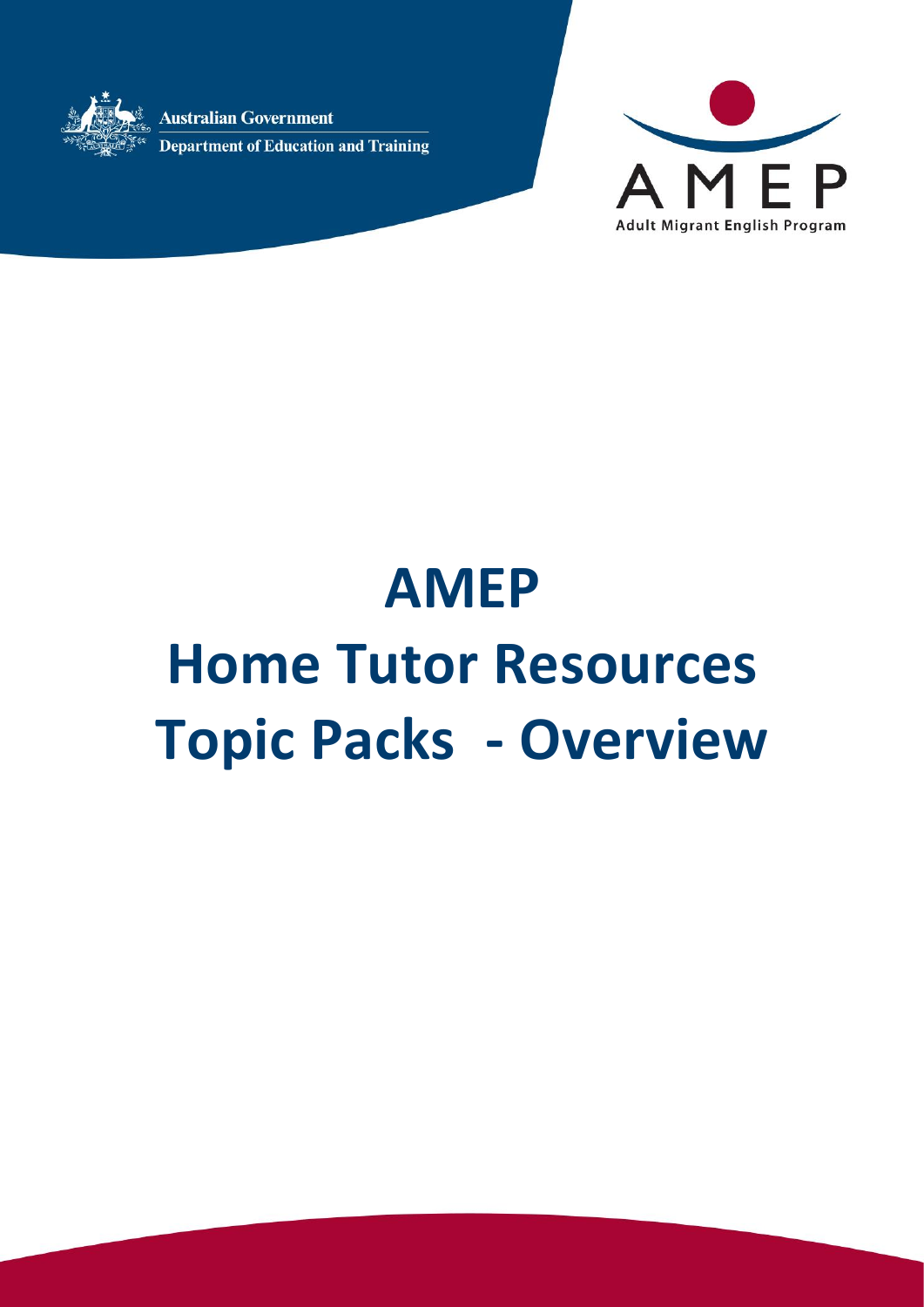# **Copyright**

With the exception of the images contained in this document, this work is **© Commonwealth of Australia 2011**.

You may download, display, print and reproduce this material in unaltered form only for your personal, noncommercial use or use within your organisation for the purposes of the Adult Migrant English Program (AMEP). Apart from any use as permitted under the *Copyright Act 1968*, all other rights are reserved.

Use of all or part of this material must include the following attribution:

#### **© Commonwealth of Australia 2011**

This document must be attributed as [AMEP Home Tutor Resources - Topic Packs Overview].

Any enquiries concerning the use of this material should be directed to:

• The Copyright Officer Department of Education and Training Location code C50MA10 GPO Box 9880 Canberra ACT 2601

or emailed to [copyright@education.gov.au.](mailto:copyright@education.gov.au)

#### **Images**

©2011 Photos.com, a division of Getty Images. All rights reserved.

Images reproduced with permission.

#### **Acknowledgements**

The Adult Migrant English Program is funded by the Australian Government Department of Education and Training.

#### **Disclaimer**

While the Department of Education and Training and its contributors have attempted to ensure the material in this booklet is accurate at the time of release, the booklet contains material on a range of matters that are subject to regular change. No liability for negligence or otherwise is assumed by the department or its contributors should anyone suffer a loss or damage as a result of relying on the information provided in this booklet.

References to external websites are provided for the reader's convenience and do not constitute endorsement of the information at those sites or any associated organisation, product or service. The Department of Education and Training accepts no responsibility for the accuracy, completeness or currency of material contained on any external website that is referred to in this booklet.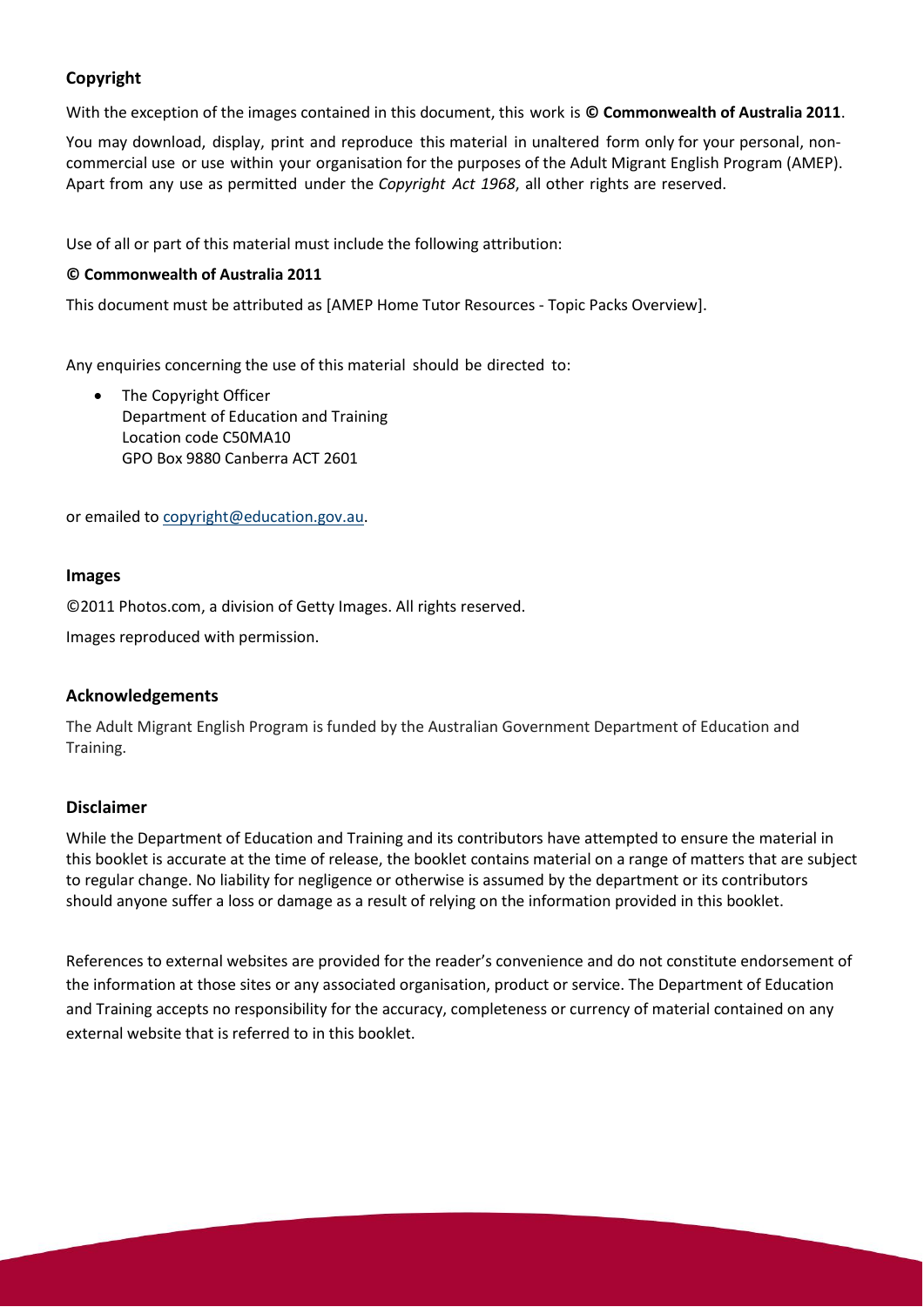# **Table of contents**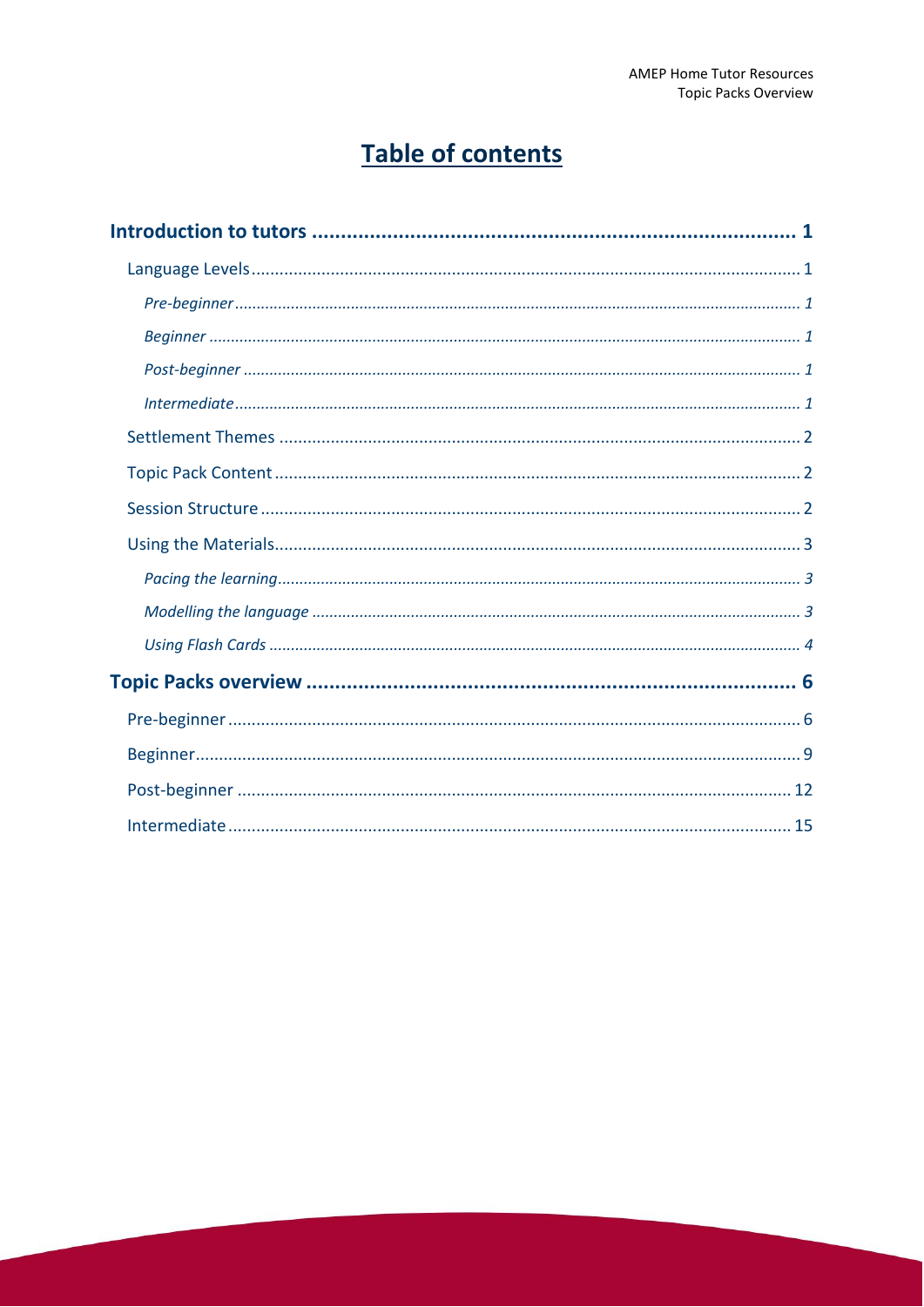# <span id="page-3-0"></span>**Introduction to tutors**

**Topic Packs** are designed to support the tutor in the delivery of sessions. They are intended to complement your existing resources and include teaching tips and strategies, ideas for developing a session and excursion ideas. The syllabus focuses on issues relating to settlement in Australia and will provide new arrivals with information about Australian society, culture, laws, services and practices.

You can use as many of the Topic Packs as you need to help develop your learner's English or you can select elements from the Topic Packs and modify them to suit your learner's needs. Topic Packs are organised by language levels and by settlement themes.

# <span id="page-3-1"></span>**Language Levels**

#### <span id="page-3-2"></span>**Pre-beginner**

The pre-beginner learner is unable to communicate in the English language. This learner may have a very small bank of words and/or formulaic phrases such as "hello" and "good bye". This learner may also have little or no formal education and/or is non-literate (in their own language).

#### <span id="page-3-3"></span>**Beginner**

The beginner learner is able to communicate in words and formulaic phrases important to their everyday life. This learner will be able to respond to requests for basic information such as "What's your name?".

#### <span id="page-3-4"></span>**Post-beginner**

The post-beginner learner is able to communicate at a basic level .This learner may be able to buy things using simple shopping transactions, make simple requests or make an appointment in person. However, they may not be confident using English in unfamiliar contexts.

#### <span id="page-3-5"></span>**Intermediate**

<span id="page-3-6"></span>The intermediate learner is able to communicate to fulfil simple everyday needs and limited social needs. This learner may be able to sustain a conversation on topics of interest to them and express feelings and opinions on a range of topics. However, there may be a gap between the information they actually express and what they want to express. Also, their knowledge of idioms and specialised language, such as that used for work or for study, will be limited.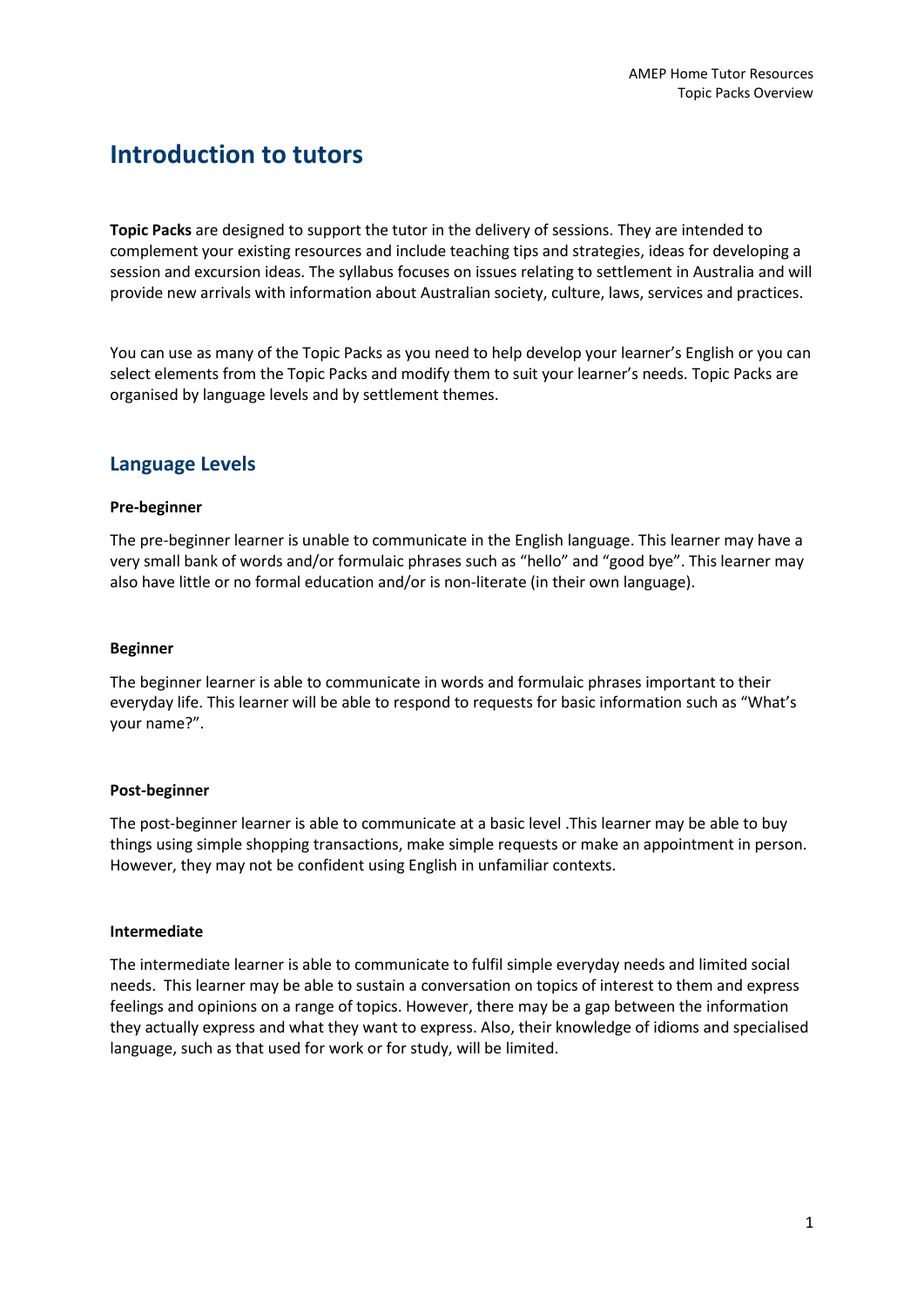# **Settlement Themes**

- Learning English
- Money
- Education
- Health
- Housing
- A new life
- Transport
- Work
- **•** Environment
- Leisure
- Law
- Community

# <span id="page-4-0"></span>**Topic Pack Content**

- 1. **Topic plan** outlines the tasks, language requirements, learning activities and resource requirements for the tutor.
- 2. **Tutor notes** detailed instructions for the tutor on how to carry out each activity.
- 3. **Worksheets** and **flash cards** resources to be used by the learners during the sessions.

# <span id="page-4-1"></span>**Session Structure**

It is important to develop a friendly, happy and relaxed atmosphere so the learner feels comfortable and confident to experiment with learning.

A general format for a good tutoring session is:

- facilitate small talk
- revise work
- introduce new language and context for the session (modelling)
- practise the new language using a variety of activities
- check for understanding
- recap activity to consolidate learning.

Language learning is like building with blocks. Sessions should be built on each other. Start with what the learner already knows and build on this when introducing new material. Take time in your session to review and reinforce new language with a variety of activities. In each session there should be an opportunity for the learner to use all four macro skills; listening, speaking, reading and writing.

Encourage your learner to buy a folder to organise and file their completed worksheets. This allows them and yourself to easily locate materials for revision and helps the learner develop good organisation skills necessary for learning.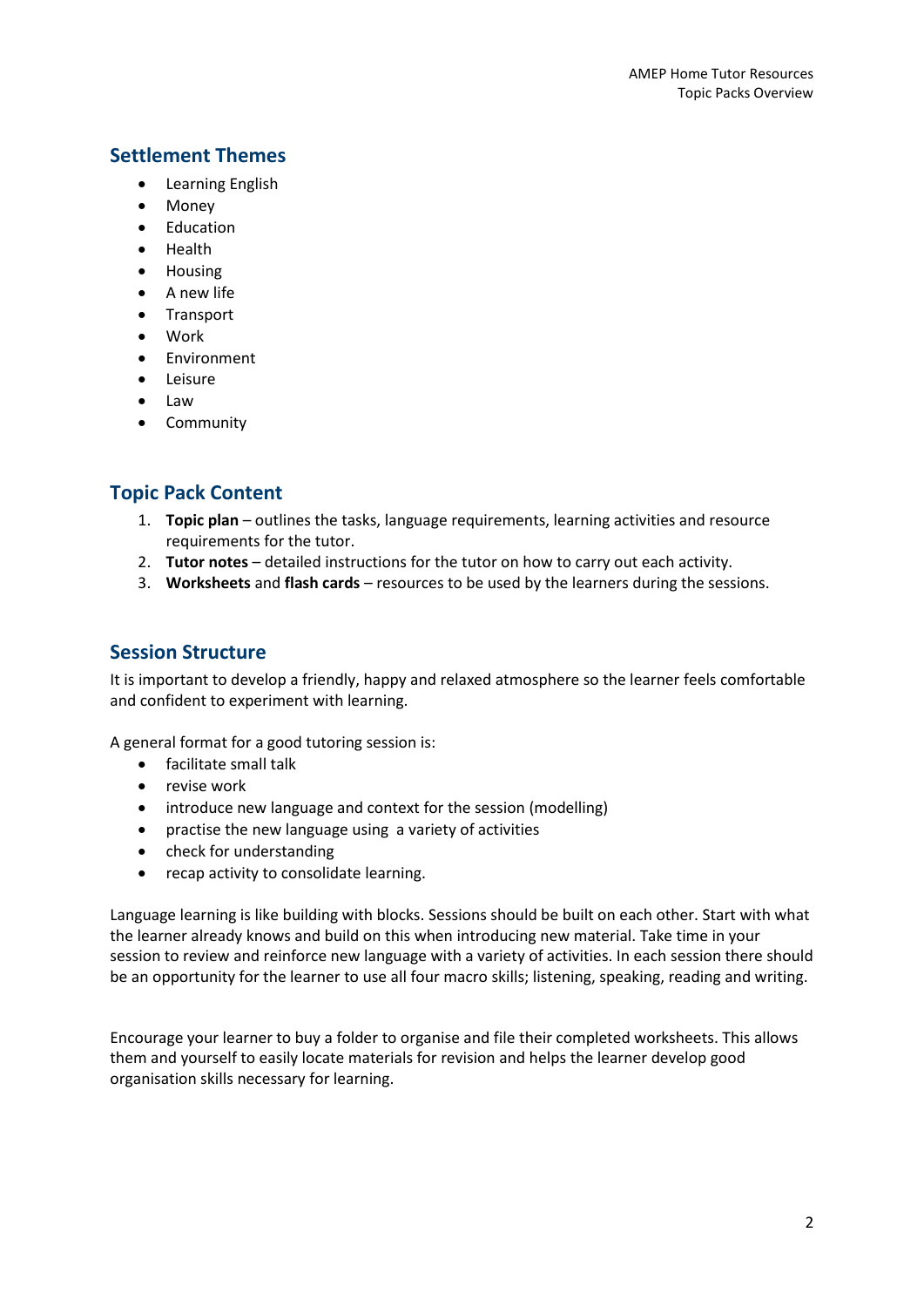# <span id="page-5-0"></span>**Using the Materials**

Topic Packs are sequenced according to the progression of language development within a theme and across themes. There is also language progression within a topic where the tasks increase in level of difficulty as you work through a Topic Pack. For this reason it is recommended that you use the packs in the order presented for low level learners, such as pre-beginner and beginner, starting with Learning English: Personal ID. It is, however, up to you as the tutor to decide which packs, how much of them and in which order you deliver the materials based on your learner's needs. It is about tailoring to the learner's needs.

#### <span id="page-5-1"></span>**Pacing the learning**

The speed of learning will depend on many factors. Those learners with little or no formal education will progress at a slower pace than those with some level of education. Therefore, tasks will take different lengths of time to complete for different learners. Revision of work is a crucial factor in language learning. Ensure that for the first 10 minutes of each session you revise the work covered in the previous session. Remember that for some learners, your session will be their only contact with English language learning, so do not be disheartened if their progress seems slow.

If your learner finds a task too demanding, leave it, go back and revise some of the basic learning activities or move to another topic. It is important to remember that the aim of the activities is not just about learning the vocabulary but also using language in a structure. The repetitive nature of some activities will enable the learner to build confidence in oral expression.

Remember not to proceed too quickly, but conversely, do not proceed too slowly. Do not expect your learner to achieve 100% before proceeding onto the next task, or else they may become bored and/or frustrated which can be a barrier to their learning.

#### <span id="page-5-2"></span>**Modelling the language**

'Model language' is an instruction regularly used throughout pre-beginner and beginner materials. To model language is to say the word or sentences with the correct pronunciation, rhythm, and pace. It is recommended that you repeat or model the language two or three times. The learner repeats each time. Modelling allows the learner to hear the language before attempting to produce it.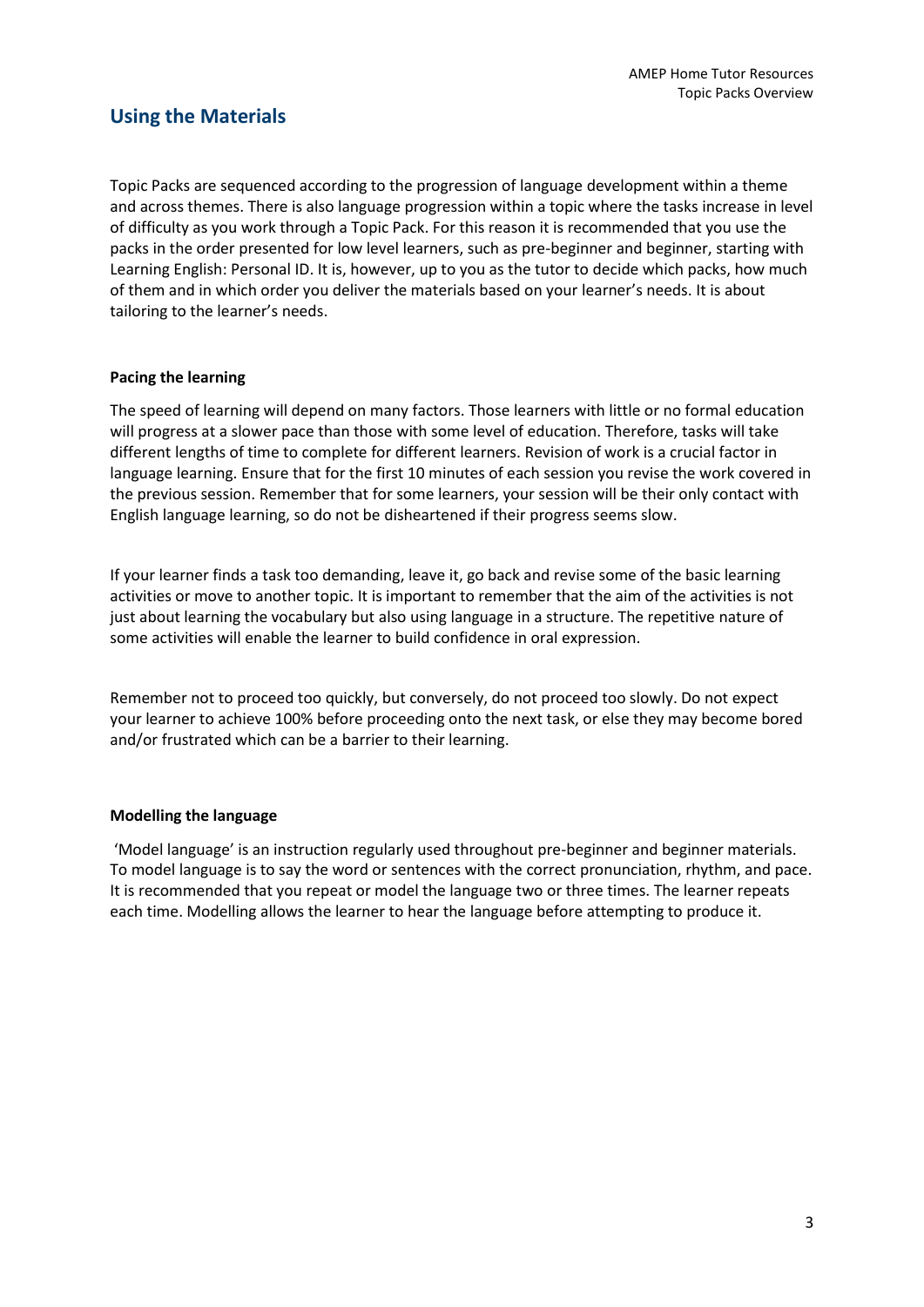#### <span id="page-6-0"></span>**Using Flash Cards**

The flash cards are an important resource for pre-beginner and beginner learners. If possible, print the flash cards in colour and laminate, or back them with cardboard for durability.

It is a good idea to make two sets of flash cards (both pictures and words) so you can play games such as 'concentration', 'fish', 'snap' and 'matching'. These games can be played with any of the flash cards from the different topics.

#### Instructions for the Concentration game (pre-beginner)

The concentration game is a memory game to revise vocabulary and pronunciation.

- 1. Choose eight picture cards and their corresponding word cards.
- 2. Show the learner the pairs: the picture and the word and drill names and pronunciation.
- 3. Put the cards face up on the table as shown below ensuring the learner can see the cards clearly.



- 4. Allow the learner time to look and say the words out loud.
- 5. Turn the cards face down in the same position.
- 6. Tell the learner that the object of the game is to match as many pairs as possible (picture with its word).
- 7. Ask learner to point to a card and say the word they predict it will be, before turning the card over.
- 8. Tell them to turn the card over and then nominate another that they think is the matching card.
- 9. Tell the learner to keep that pair if correct and continue playing, or to replace cards face down if the guess is incorrect.

A variation of this game for pre-beginner is to match picture to picture.

Instructions for the Concentration game (beginner)

- 1. Make two sets of picture cards and/or two sets of words cards.
- 2. Put the cards randomly face down on the table.
- 3. Tell the learner that the object of the game is to match as many pairs as possible.
- 4. Ask the learner to turn a card over and say the word then nominate another card that they think is the matching card.
- 5. Tell the learner to keep that pair if correct and continue playing, or to replace cards face down if the guess is incorrect.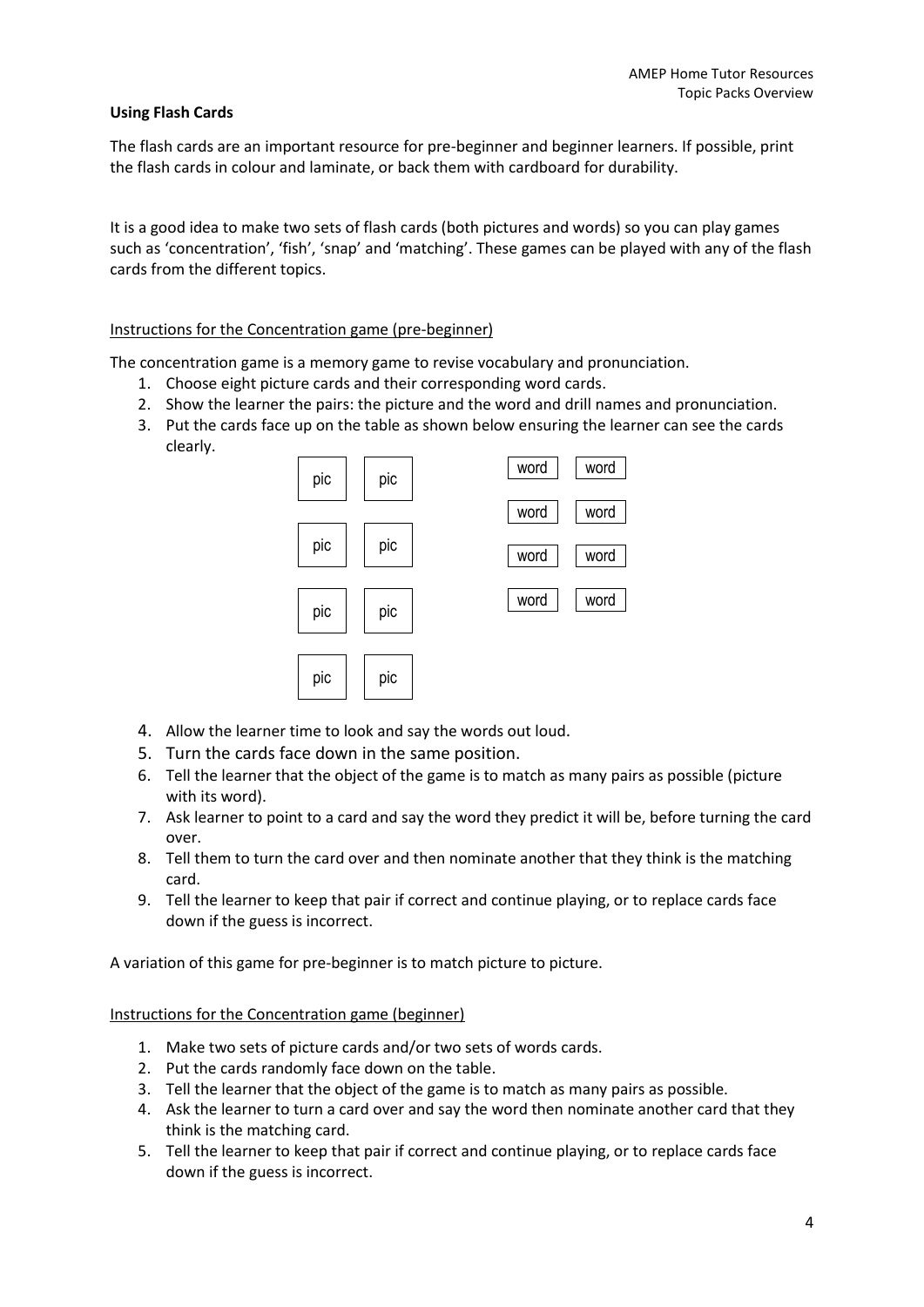#### Instructions for the Fish game

- 1. Shuffle the cards.
- 2. Give six cards to each player. Put the remaining cards in a pile face down.
- 3. Each player looks for pairs in their six cards. Put any pairs on the table face up.
- 4. The first player asks the other player for a card to make a pair with their remaining cards. Ask: "Have you got a….?" Answer: "Yes I have. Here you are." or "No I haven't. Fish." ('Fish' means to take the first card from the top of the pile.) Any time someone makes a pair, put these cards on the table face up.
- 5. Players take turns to ask for a card. If you listen to the questions you will know what cards the other player has.
- 6. The game finishes when one player has put all their pairs on the table face up.
- 7. The winner is the player with the most pairs.

#### Instructions for the Snap game

Snap is a matching game.

- 1. The dealer shuffles the cards and deals them evenly between the players.
- 2. Each player holds their cards, face down, in their hand.
- 3. The first player flips over their top card and places it face up on the table, starting the snap pile.
- 4. The next player adds a new card to the snap pile.
- 5. The players continue to take turns until the top card matches the one beneath it. When this happens, the first player to shout "snap" and put their hand on the pile, takes all the cards and adds them to the bottom of their own stack.
- 6. If a player runs out of cards, he is out. The winner is the player who ends up with all the cards.

#### Instructions for the Matching game

This can be played matching picture to picture, word to word or picture to word.

- 1. Lay all the cards randomly face up on the table.
- 2. One player holds up/points to a card (picture or word).
- 3. The other player finds the matching picture or word and then says the word. (If the match and the vocabulary are correct, the player keeps the pair. If the word is wrong or not known the cards go back on the table.)
- 4. The game finishes when all the cards have been picked up.
- 5. The winner is the player with the most pairs.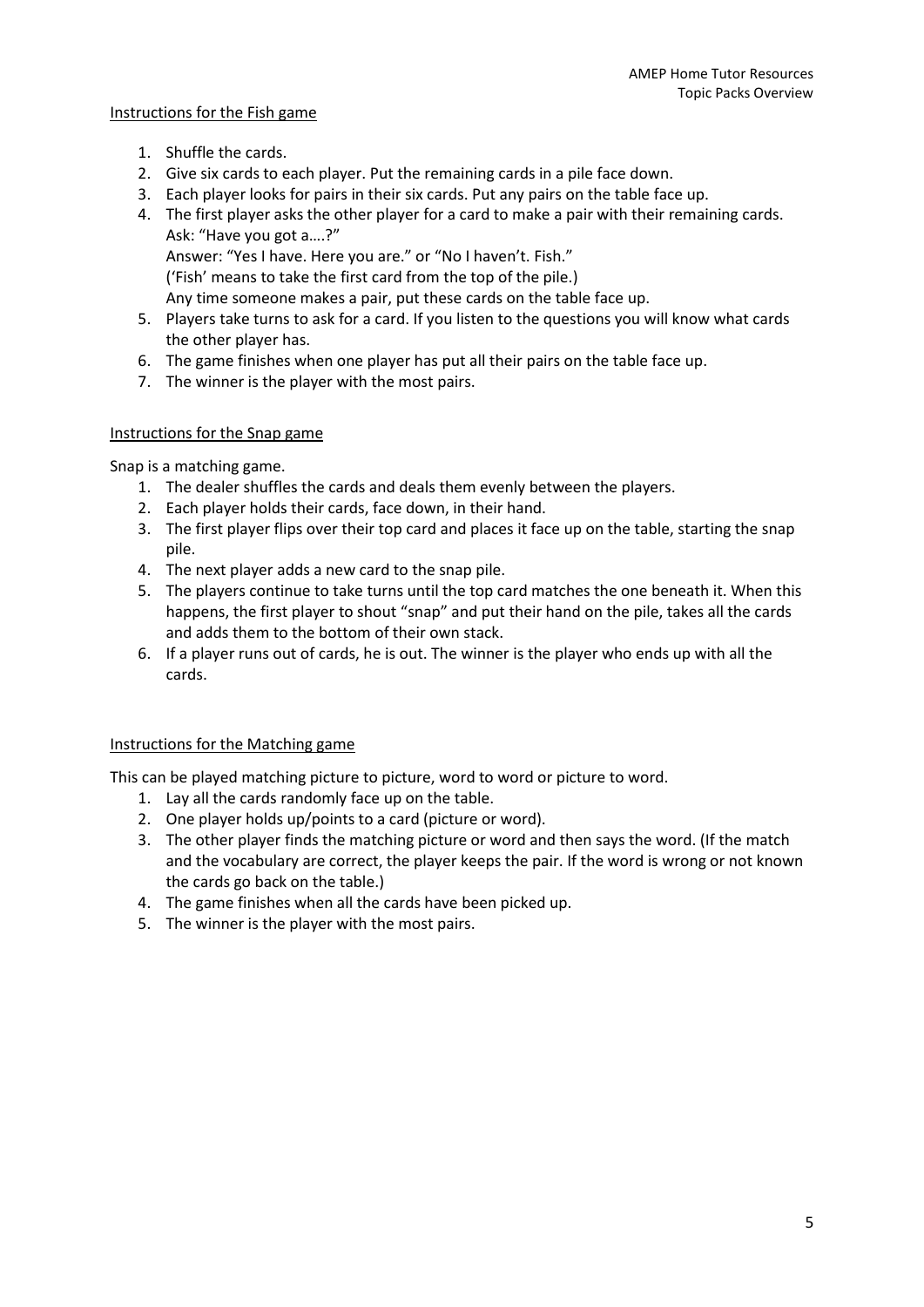# <span id="page-8-0"></span>**Topic Packs overview**

# <span id="page-8-1"></span>**Pre-beginner**

## **Learning English**

*Personal ID*

Personal information

• Can say and write or copy name

#### The alphabet

- Can copy and write the letters of the alphabet
- Can recognise upper and lower case letters

#### Numbers

- Can recognise numbers from 1-30
- Can recognise and say numbers related to personal identification

#### Personal information

- Can say and write or copy personal information
- Can complete a simple form

#### *Socialising*

Being polite

- Can use expressions of greetings and closings
- Can use statements to apologise, to thank, to ask for repetition The family
	- Can identify and talk simply about family members
	- Can talk about things they can or cannot do
	- Can talk about things they have or do not have

#### **Money**

*Notes and Coins*

- Can recognise and identify numbers 1-30
- Can identify and say names of notes and coins
- Can understand and read simple prices and price tags

#### *Shopping*

Colours

• Can recognise and say colours

Fruit

- Can recognise and say the names of fruit
- Can speak about what they like and do not like
- Can recognise weights kilos
- Can participate in a basic transactional exchange

#### Vegetable

Can recognise and say the names of vegetables

Clothes

• Can identify and say items of clothing

#### *Signs and Symbols*

Can read common signs and symbols in a shopping context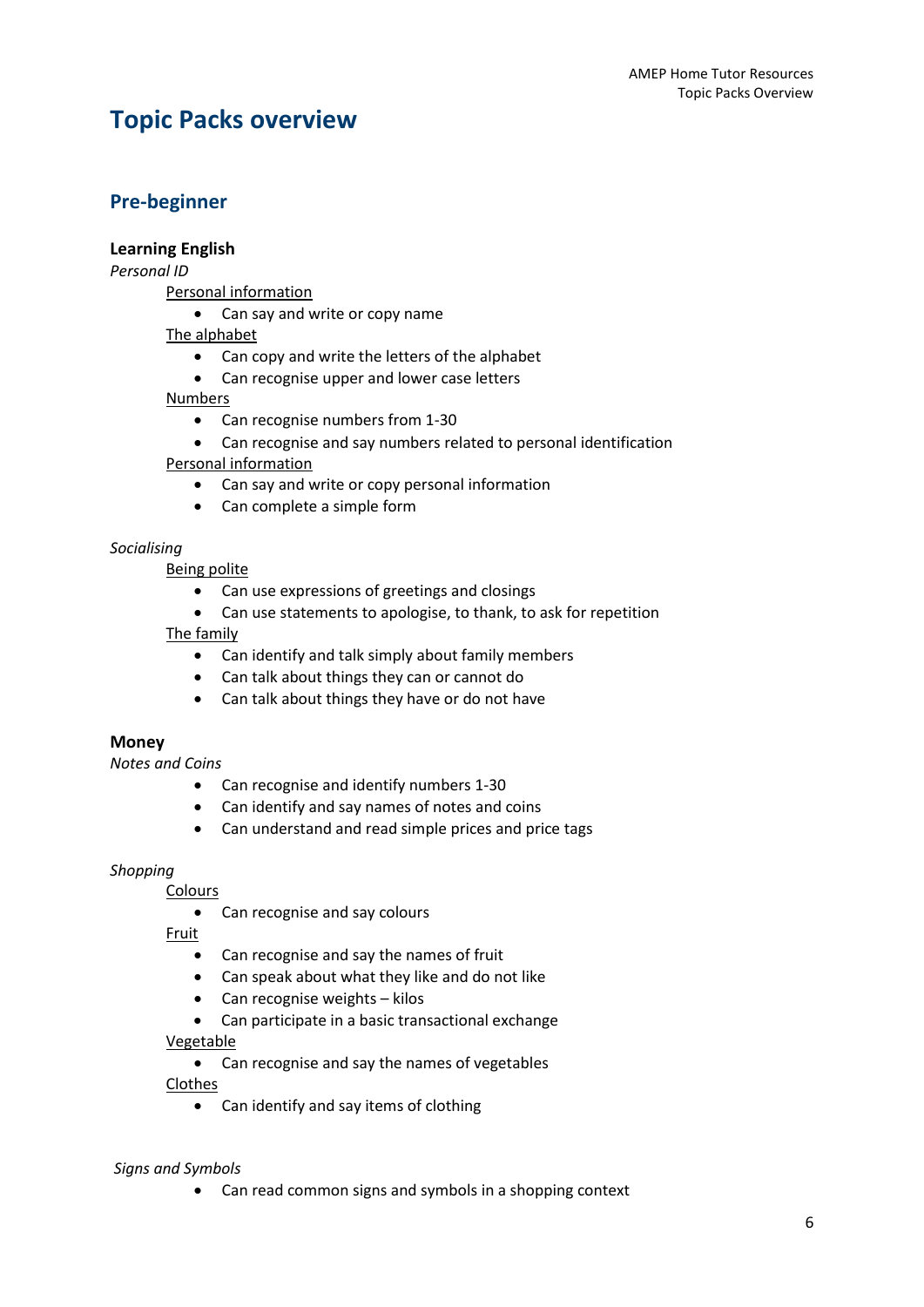#### **Education**

Days of the week

Can recognise and sequence the days of the week

Months of the year

 Can recognise months of the year and identify months that are relevant to the learner

Time

- Can read digital time and analogue clock faces on the hour and half hour
- Can demonstrate understanding of time expressed orally

Types of schooling

- Is aware of the different educational institutions
- Can answer questions that are related to their children's and their own personal schooling

#### **Health**

*Parts of the Body*

Can identify parts of the body

*Feelings*

- Can identify and express different feelings
- Can participate in a social exchange

#### *Signs and Symbols*

- Can understand social signs and symbols in context of washing hands
- Can understand signs relating to opening hours

#### **Housing**

Types of Housing

Can identify types of houses

Rooms in a house

Can identify and name rooms in a house

Daily activities

Can match daily activities to specific rooms

#### **A New Life**

Australia the country

Can identify the map and the states and territories of Australia

Australian animals

Can identify some Australian animals

#### **Transport**

Types of transport

Can identify types of transport

Signs and symbols

Can recognise signs related to public transport

#### **Work**

Application form

 Can fill in a simple form Work skills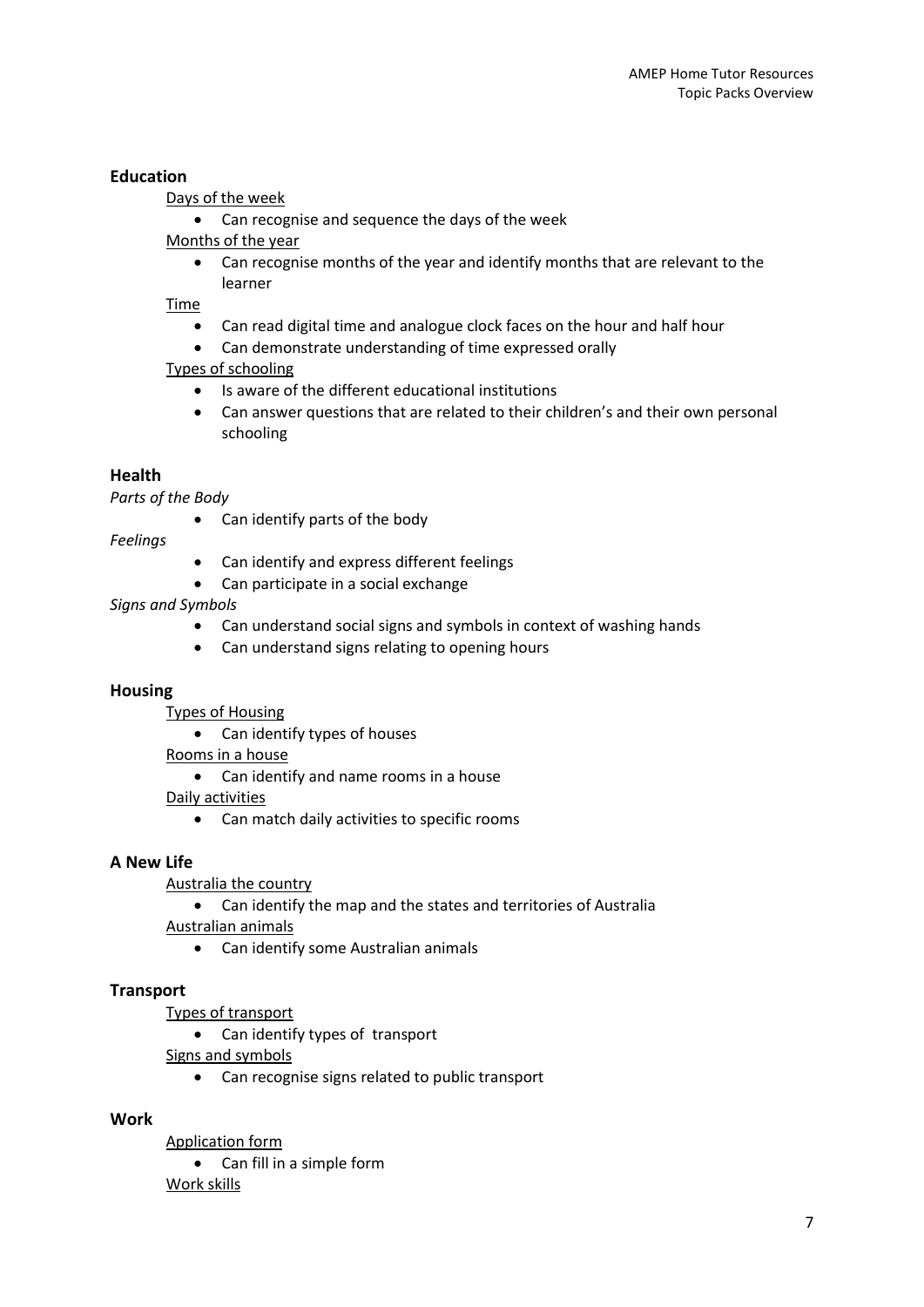Can identify their work skills

#### **Environment**

#### *Weather*

Can talk about the weather and copy or write simple sentences

*Signs and Symbols*

Can demonstrate understanding of common community symbols

#### **Leisure**

Can talk about what they like doing in their free time

#### **Law**

- To develop understanding of the police's role
- Can understand and use pedestrian crossings
- Can understand and use school crossings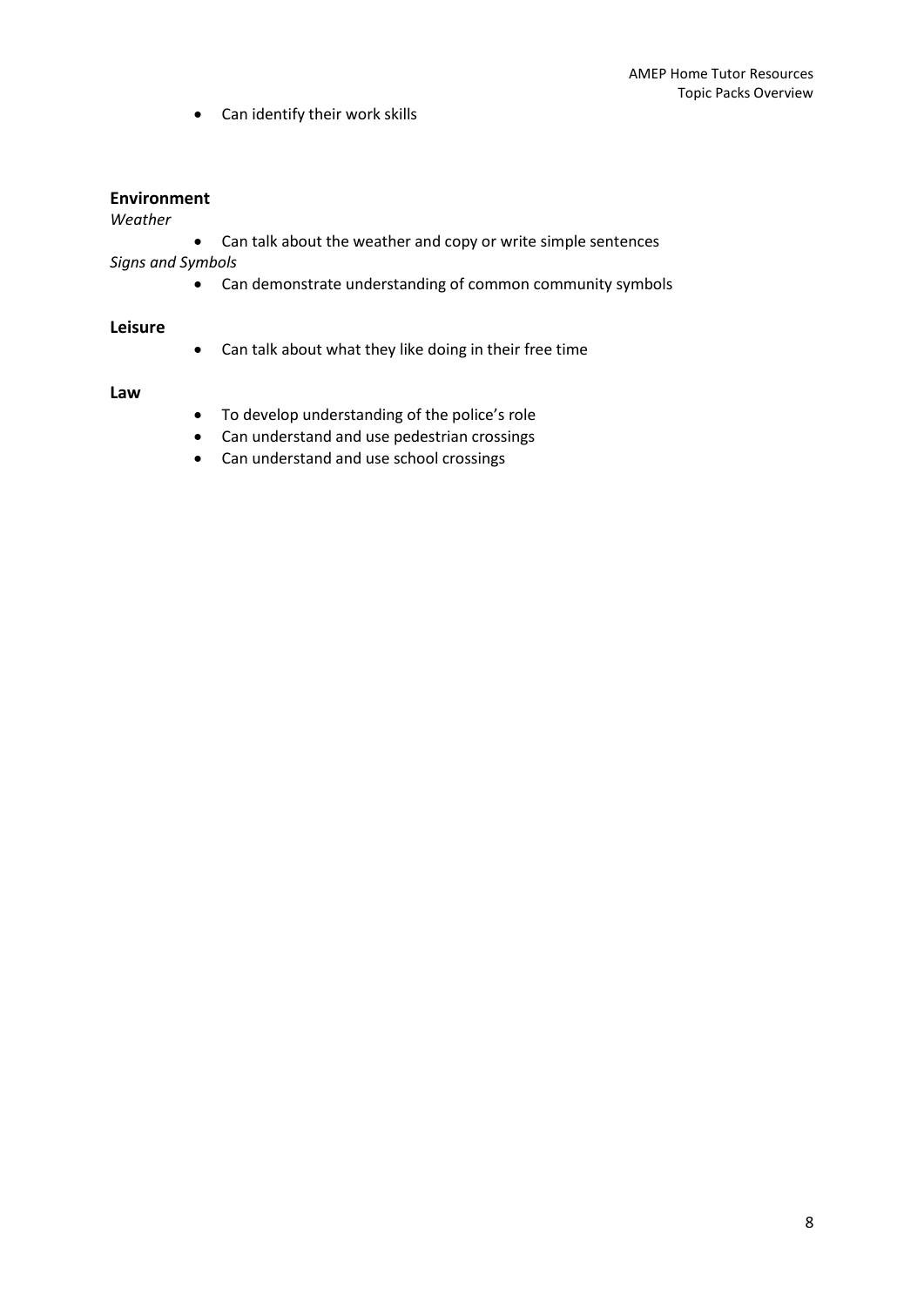# <span id="page-11-0"></span>**Beginner**

#### **Learning English**

*Personal ID*

#### Personal information

- Can say, spell and write name and address
- Can fill in a simple form

Daily routine and time

- Can read and tell time using hours, minutes, seconds
- Can relate actions or daily routines to clock times

Dates

Can understand and write dates relating to own personal information

Personal information

Can respond to further personal information questions

#### *My Family*

- Can identify and talk simply about family members
- Can describe self and family
- Can talk about things self and family can or can't do.

# **Money**

*Shopping*

Prices

Can identify dollars and cents in prices

Types of shops

• Can identify different types of shops

#### *Bills*

- Can identify different types of bills
- Can locate relevant information from a bill

# **Education**

Types of schools

 Can identify the different educational institutions: kindergarten, primary school, secondary school, university

#### Classroom items

• Can identify things for the classroom

School notices

- Can read a short note relating to school
- Absence note
	- Can write a short note
	- Can leave a short telephone message

Forms

Can complete a simple application form

# **Health**

*Going to the Doctor*

Parts of the body

Can name parts of the body

Symptoms

- Can describe basic symptoms
- Can understand doctor's instructions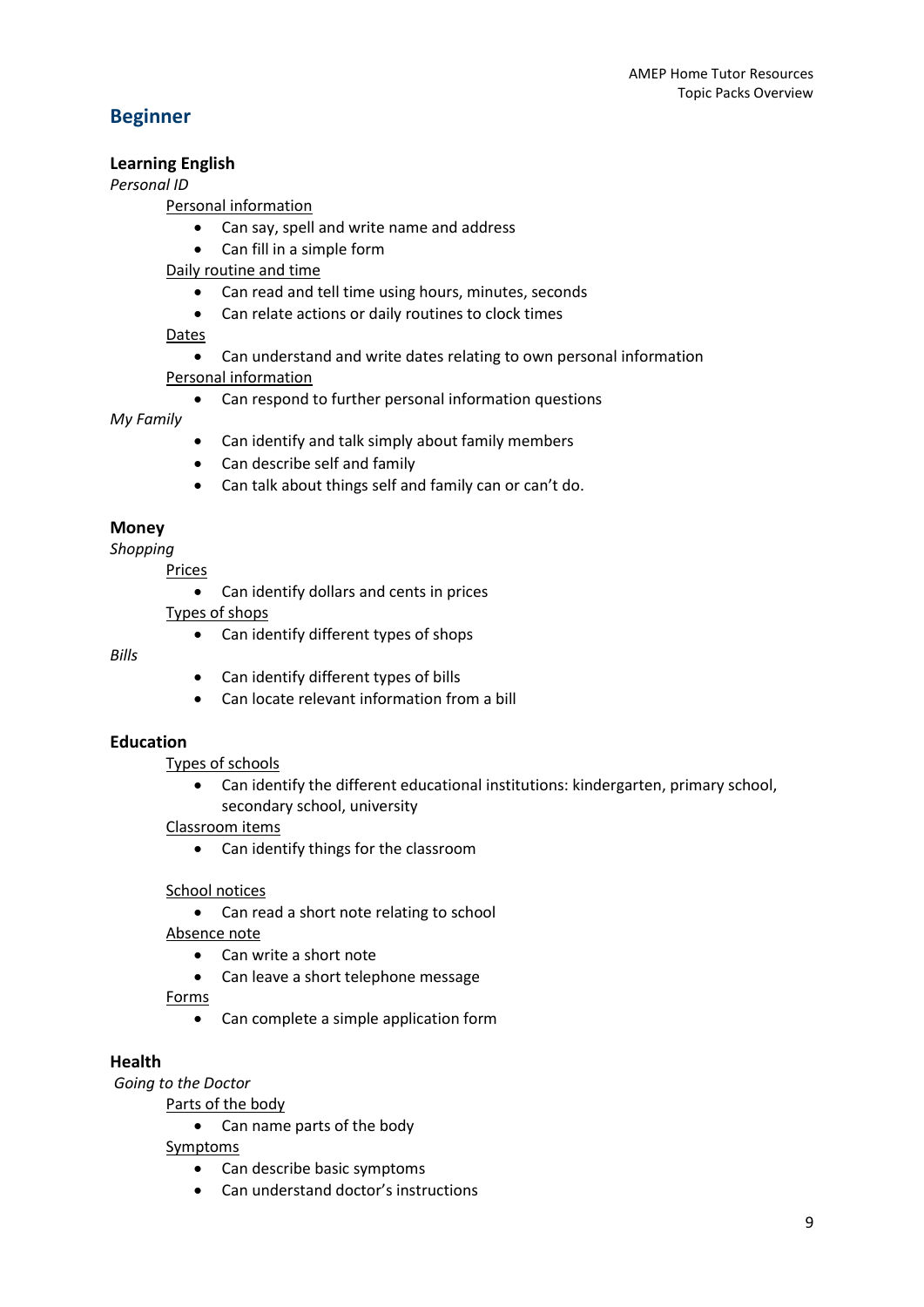Making a doctor's appointment

Can make an appointment

*At the Chemist*

• Can shop at the chemist

*Emergency Services*

• Can call the emergency number

#### **Housing**

*Types of Housing*

- Can identify and name types of housing
	- Can give a short description of their home
- *Rooms in a house*

Rooms in a house

Can identify and name rooms in a house

Daily activities

Can identify and match daily activities to specific rooms

Floor plans

• Can demonstrate understanding of simple plans

#### Household furniture

• Can identify some household objects

#### *Renting*

Can read newspaper advertisements about rental properties

#### **A New Life**

*Australia*

Australia's states, territories and capital cities

- Can identify the states and territories
- Can identify the capital cities

Australia's people

- Can demonstrate awareness of the diversity of Australia's people Australia's landmarks
	- Can recognise some Australian landmarks

Australia's animals and birds

Can identify some Australian animals and birds

*Making Contact*

Accepting an invitation

Can talk about the different customs of inviting and accepting invitations

#### **Transport**

Types of Transport

Can recognise and name types of transport

Public transport

- Can understand timetables
- Can ask for assistance

# **Work**

*Jobs*

Types of jobs

- Can name and identify different jobs
- Can demonstrate understanding of a short story relating to jobs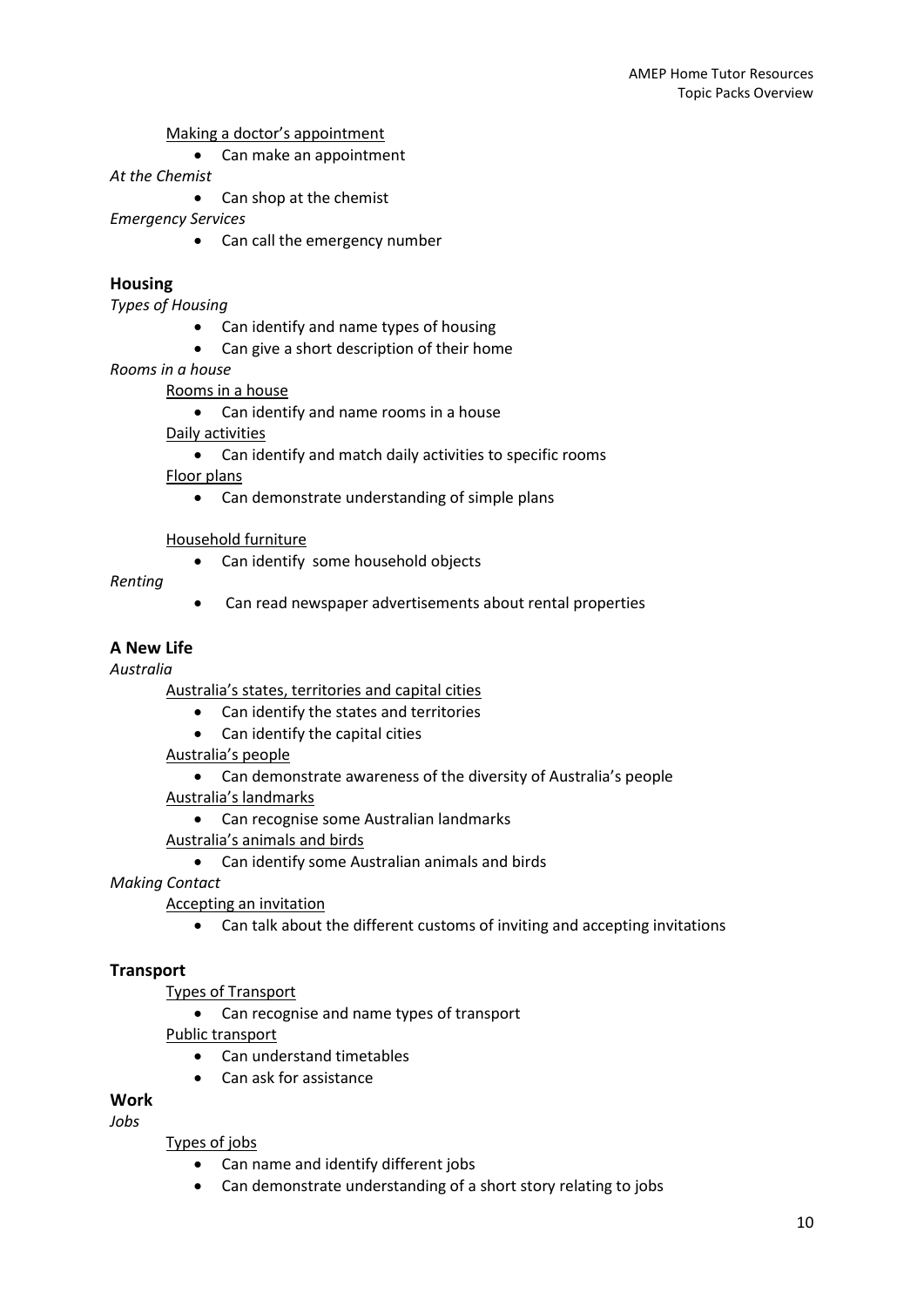#### Work experience

Can talk about their work experience

#### Work skills

Can name and identify job skills

#### *Looking for Work*

Can complete personal information on a form

#### **Environment**

*Weather*

**Weather** 

- Can understand and talk about the weather Seasons
	- Can identify the seasons in Australia
	- Can talk about seasons in the home country

*Helping the environment*

• Can understand how to help the environment

#### **Leisure**

Leisure Activities

- Can identify leisure activities
- Can talk about their leisure activities

Sports activities

• Can identify some sport activities

The weekend

Can talk about the weekend

#### **Law**

*The Police*

The Australian Police

Can understand about the Australian police

#### *Driving*

#### Driving rules

• Can understand some basic rules about driving

Road signs

• Can recognise some common road signs

Fines

Can understand the concept of a fine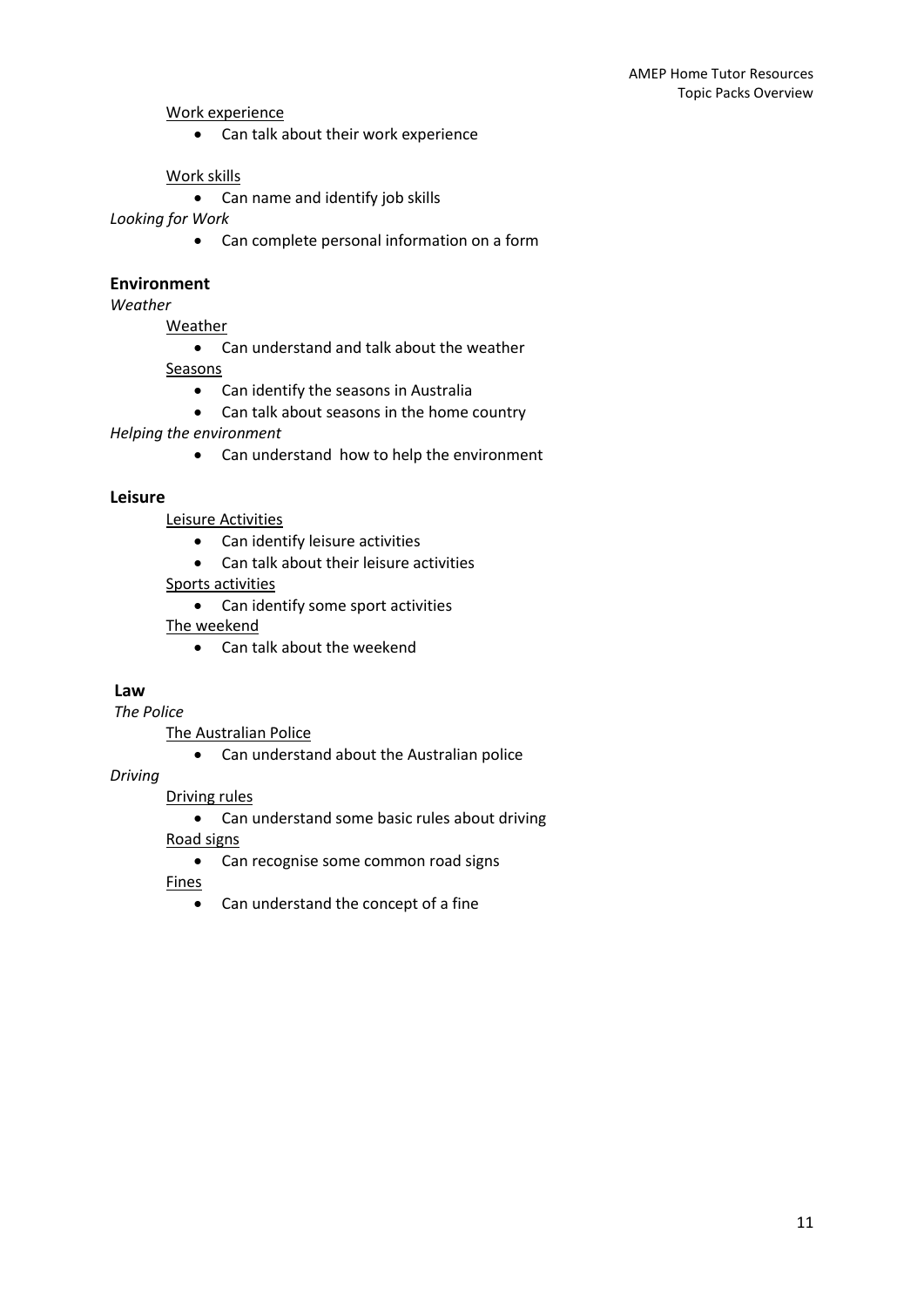# <span id="page-14-0"></span>**Post-beginner**

# **Learning English**

# *English Classes*

Making enquires

- Can make enquiries about English classes
- Can read information about English classes
- Can telephone for information about English classes

## *Pathways*

Career pathways

Can understand concept of career pathways

Course enrolment

Can fill in an enrolment form

# **Money**

*Shopping*

Shopping habits

• Can discuss shopping habits

Requesting information

- Can ask for information about products
- Can compare prices

Returning goods

Can ask for an exchange or refund

*Banking*

#### Banking

• Can understand basic banking terms

Bills

• Can understand and pay bills

# **Education**

*Schooling*

Australia's education system

Can understand schooling in Australia

Parent participation

Become aware of parent participation in schools

Parent communications

- Can understand school rules
- Can read school notices
- Can telephone school to leave a message

Schooling in their country

- Can discuss their schooling in their home country
- Can describe their school days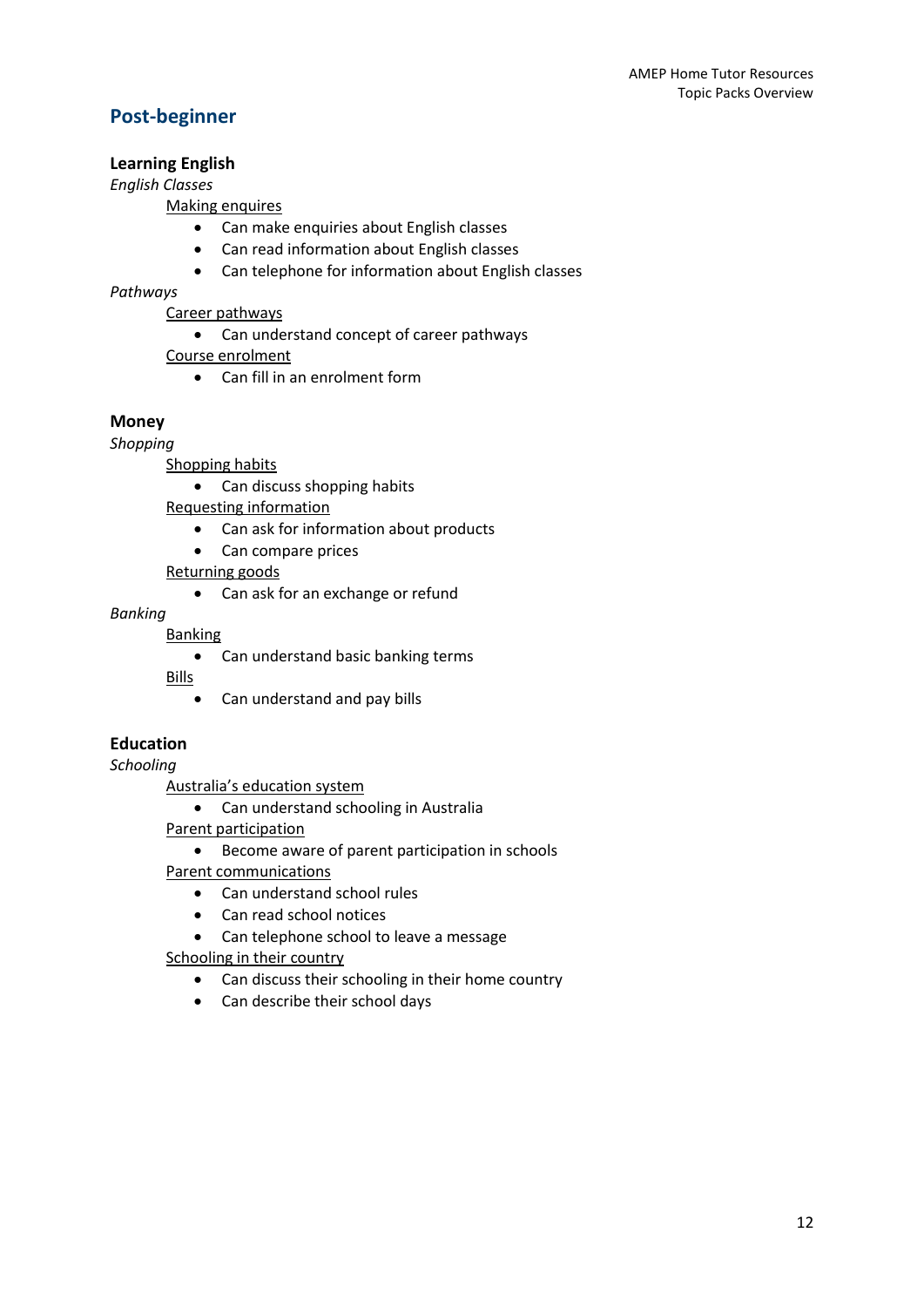# **Health**

*Going to the Doctor*

Symptoms and injuries

Can talk about symptoms

Making an appointment

Can negotiate an appointment

*Emergencies and Treatment*

Emergencies and treatment

• Can understand medicine labels

Triple 0

Can understand what to do in a medical emergency

#### **Housing**

*Around the Home*

Household items

Can identify household items

Safety in the home

Can demonstrate understanding of safety in the home

*Renting*

Rental advertisements

- Can read rental advertisements
- Can participate in a telephone exchange ringing about a place to rent

Repairs

Can participate in a telephone exchange – arranging repairs in the home

#### **A New Life**

*Making Contact*

- Can understand ways to meet new people
- Can participate in short casual conversations

#### *Australian Culture*

Celebrations

- Can identify different Australian celebrations
- Can use the language for inviting, accepting and refusing
- Can read an invitation

Living in Australia

- Can give an opinion about living in Australia
- Can write an opinion about living in Australia

#### **Transport**

*Types of Transport*

Can talk about different types of transport

Public transport

Can understand ticketing system and fines

*Getting Around*

Directions

- Can understand directions
- Can interpret simple maps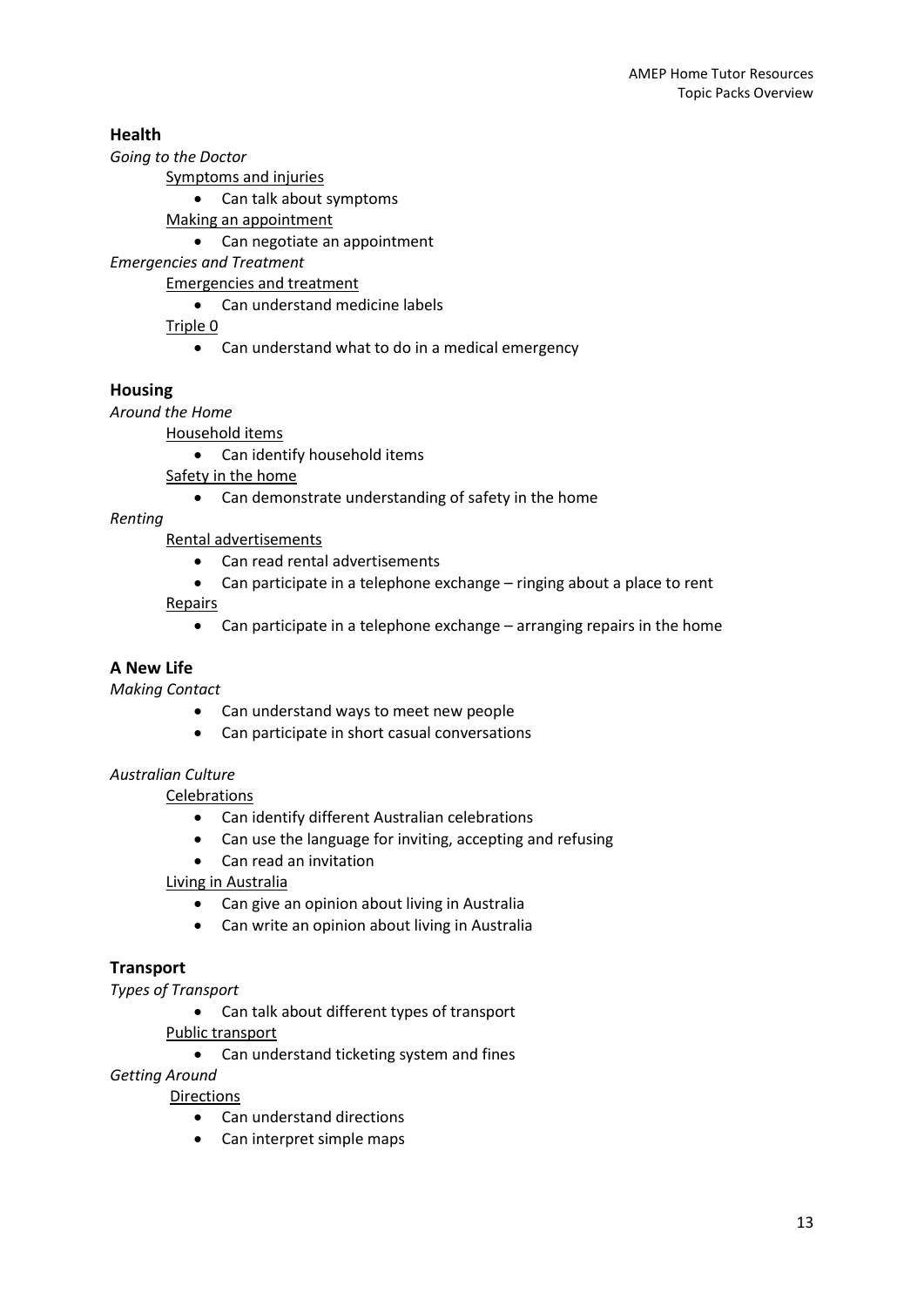#### **Work**

*Looking for Work*

Work experience

Can talk about present and past employment and future work

Job advertisements

Can read job advertisements

*Applying for Work*

Can complete a job application form

*Employment*

Working conditions

Can talk about employment and working conditions

#### **Environment**

*Weather*

- Can talk about the weather
- Can understand weather reports

*Helping the environment*

- Can discuss ways of helping the environment
- Can understand spoken and written information on environmental issues
- Can interpret simple graphs

#### **Leisure**

*Leisure Activities*

Personal interests

Can discuss their personal interests and or hobbies

TV guide

Can locate specific information from a television guide

Sports and hobbies

Can identify different sports and hobbies

*Holidays*

- Can identify and describe different holidays
- Can read and write an informal text on holidays
- Can discuss their own holiday experiences

*Beach Safety*

Can understand beach safety

#### **Law**

*The law and you*

Can understand some basic legal rights and obligations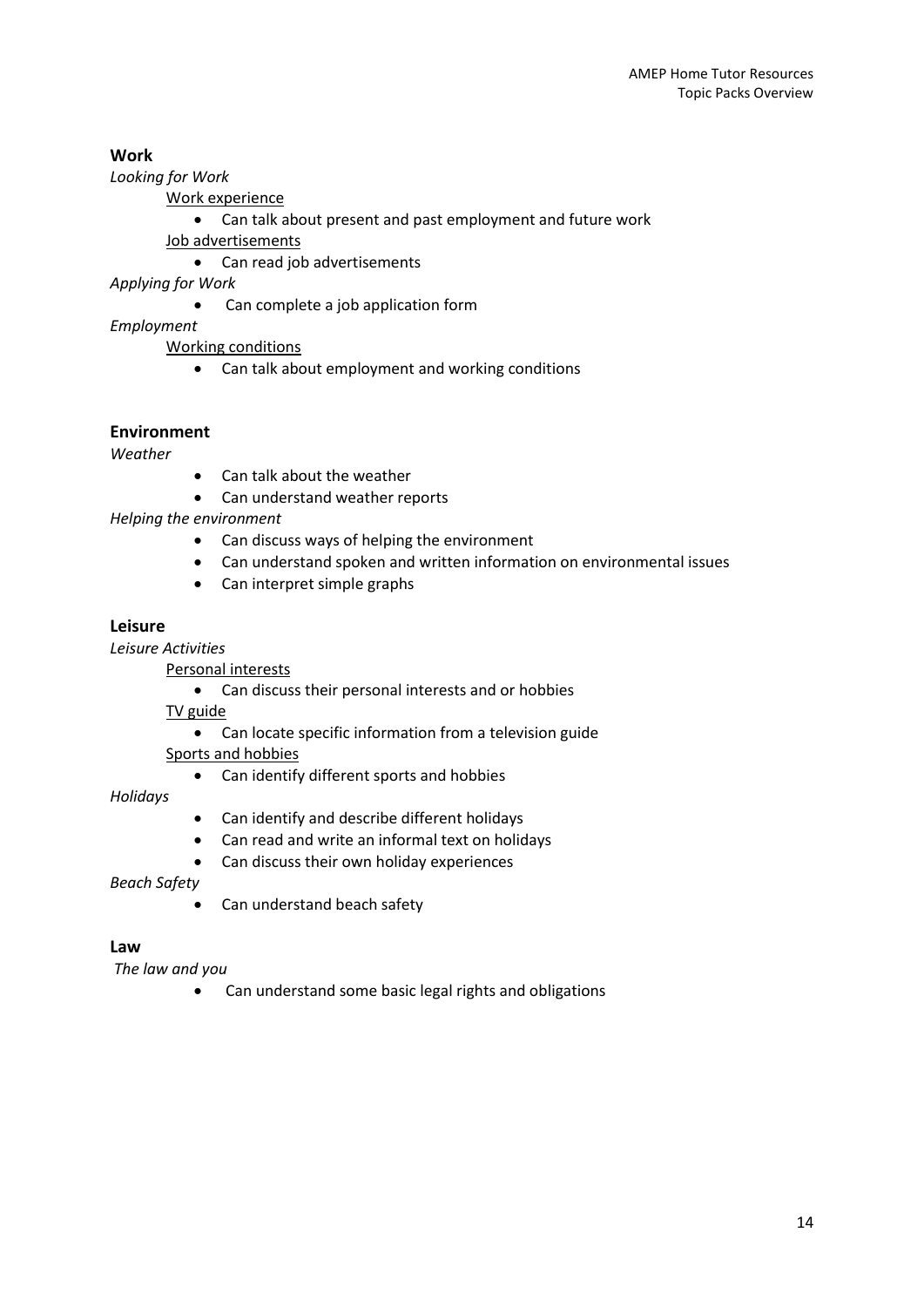# <span id="page-17-0"></span>**Intermediate**

# **Learning English**

#### *Everyday English*

Casual conversation

Can participate in a casual conversation with topic changes

Idioms

Can understand some common idioms

*Ways of Learning*

- Can understand that there are different ways of learning
- Can recognise their own learning styles

#### **Money**

Consumer rights

• Can understand some basic consumer rights Money matters

• Can discuss opinions about money

# **Education**

Schooling in their country

• Can discuss their schooling in their home country

Australia's education system

- Can understand schooling in Australia
- Is aware of alternative forms of schooling School notices and interviews
	- Can read school notices
	- Can understand an interview

# **Health**

*A healthy lifestyle*

Can understand information relating to a healthy lifestyle

*At the medical centre*

Can understand a consultation

*Emergencies and Treatment*

Triple 0

Can understand what to do in a medical emergency

Ambulance cover

• Can understand ambulance cover

Poisons information

Can understand what to do in a poisoning incident

# **Housing**

Housing

- Can demonstrate understanding of a news article on housing
- Can talk about their home
- Can write an opinion text

Repairs

- Can demonstrate understanding of a spoken information text
- Can talk about home repair problems
- Can locate information from classified advertisements and quotes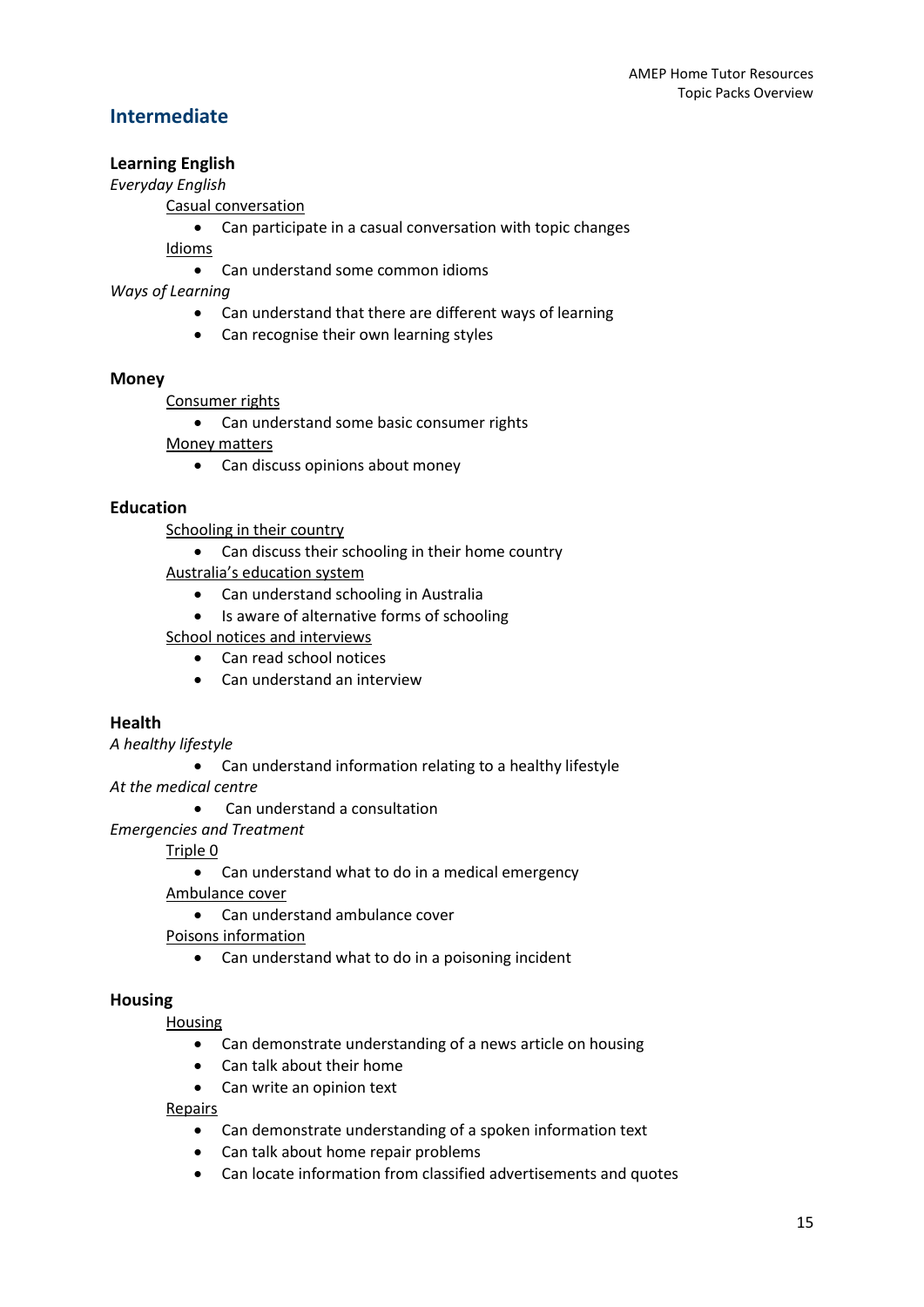#### **A New Life**

#### Australian customs

- Can talk about their personal experiences
- Can compare some customs of Australia to their home country

#### Australia and its people

- Can demonstrate understanding of Australia and its people
- Can recognise Australia's national anthem
- Is aware of the public holidays in Australia

#### **Transport**

- Can participate in a discussion on public transport
- Can read a complex informative text on transport
- Can read and write an opinion text on public transport

#### **Work**

*Job Interview*

- Can demonstrate understanding of an interview
- Can participate in an interview

#### *At Work*

#### Workplace communication

- Can participate in a discussion on employment
- Is aware of workplace cultures
- Can read written instructions and workplace signs
- Occupational Health and Safety
	- Can demonstrate understanding of OHS in the workplace

#### **Environment**

#### *Weather*

Weather report

- Can talk about the weather
- Can understand weather reports
- Can understand some common idioms

#### *Environmental Issues*

- Can participate in a discussion on environmental issues
- Can understand some environmental issues

#### **Leisure**

*Leisure Activities*

Personal interests

- Can discuss their personal interests or hobbies
- Can write an opinion text

#### Reading the newspaper

- Can locate specific information from a television guide
- Can demonstrate understanding of a news article

#### *Beach Safety*

Can understand beach safety